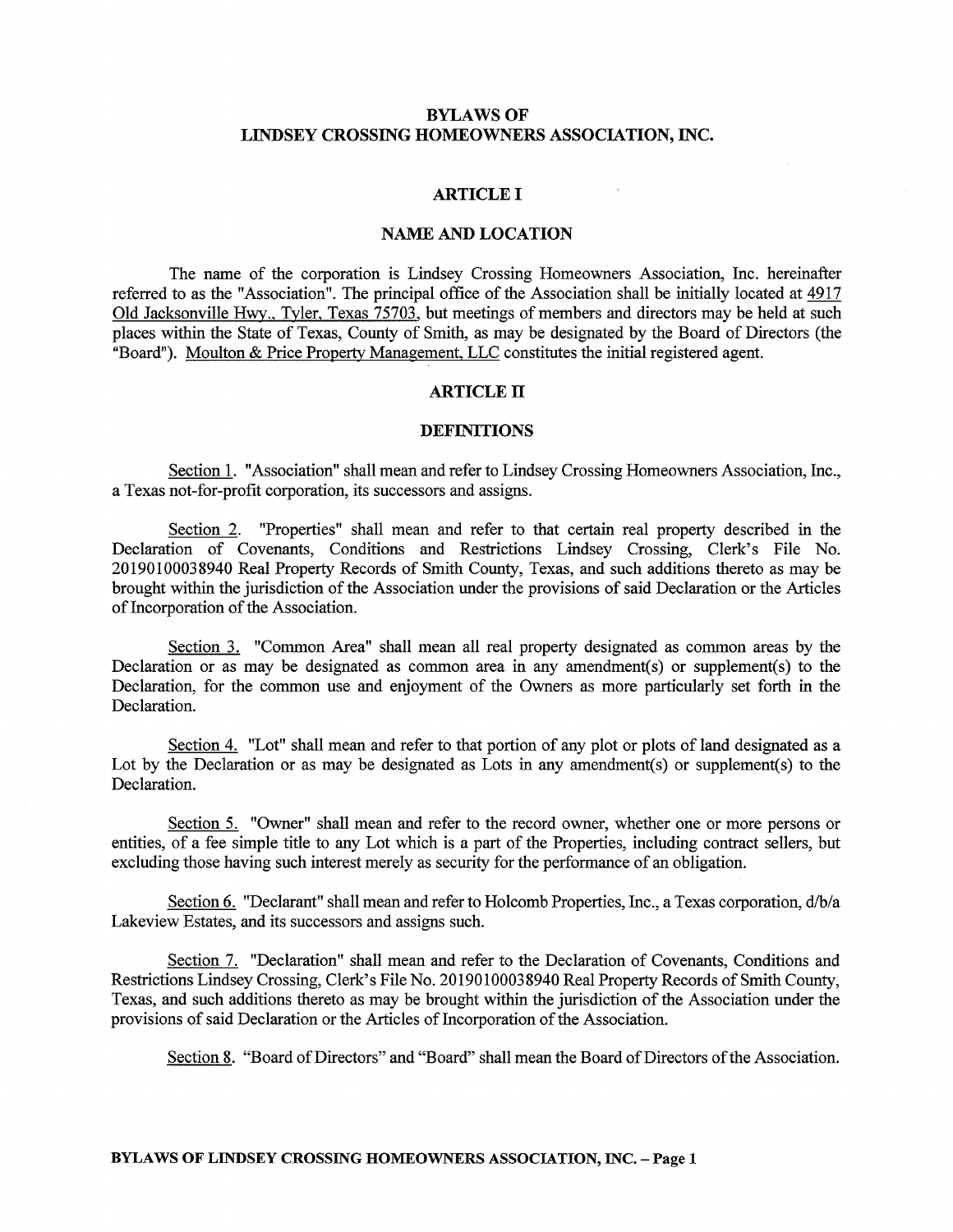### **ARTICLE** ID

# **MEMBERSHIP**

Section 1. Membership. Every person or entity who is a record owner of a fee or undivided fee interest in any Lot which is subject by covenants of record to assessment by the Association, shall be a member of the Association. Class A members shall be all the Owners with the exception of Declarant. The initial Class B member shall be the Declarant. The foregoing is not intended to include persons or entities who hold interest merely as security for the performance of an obligation or those merely owning any oil, gas or other minerals and/or water rights. No owner shall have more than one membership. Membership shall be appurtenant to and may not be separate from ownership of any Lot which is subject to assessment by the Association. Ownership of such Lot shall be the sole qualification for membership.

Section 2. Suspension of Membership. During any period in which a member shall be in default in the payment of any annual or special assessment levied by the Association, to the maximum extent permitted by applicable law, the voting rights and right to use of the recreational facilities by such member may be suspended by the Board until such assessment has been paid. Such rights of a member may also be suspended after notice and hearing, for a period not to exceed 90 days, for violation of any Rules and Regulations (herein so called) established by the Board governing the use of the Common Area and facilities.

### **ARTICLE** IV

# **PROPERTY RIGHTS: RIGHTS OF ENJOYMENT**

Each member shall be entitled to the use and enjoyment of the Common Areas as provided in the Declaration. Any member may delegate his rights of enjoyment of the Common Area and facilities to the members of his family, his tenants or contract purchasers, who reside on the member's Lot(s). Such member shall notify the Secretary of the Association in writing of the name of any such delegee. The rights and privileges of such delegee are subject to the same extent as those of the member.

### **ARTICLEV**

### **BOARD OF DIRECTORS; SELECTION; TERM OF OFFICE**

Section 1. Number. The affairs of the Association shall be managed by a Board of Directors consisting of at least three (3) directors.

Section 2. Election. At the first annual meeting the Class A and Class B members shall elect three (3) members of the Association to the Board for a term of three (3) year. The Class A and Class B members by a majority vote may agree to staggered terms of the directors commencing three (3) years from the date of the first annual meeting of members. Any vacancy in the initial Board which occurs prior to the first annual meeting of the members shall be filled by election by the remaining Directors. The initial three (3) members of the Board shall be designated in the Articles of Incorporation of the Association.

Section 3. Removal. Any director may be removed from the Board, with or without cause, by a majority vote of the Class members of the Association. In the event of death, resignation or removal of a director, his successors shall be selected by the remaining members of the Board and shall serve for the unexpired term of his predecessor.

Section 4. Compensation. No director shall receive compensation for any service he may render to the Association. However, any director may be reimbursed for his actual reasonable expenses incurred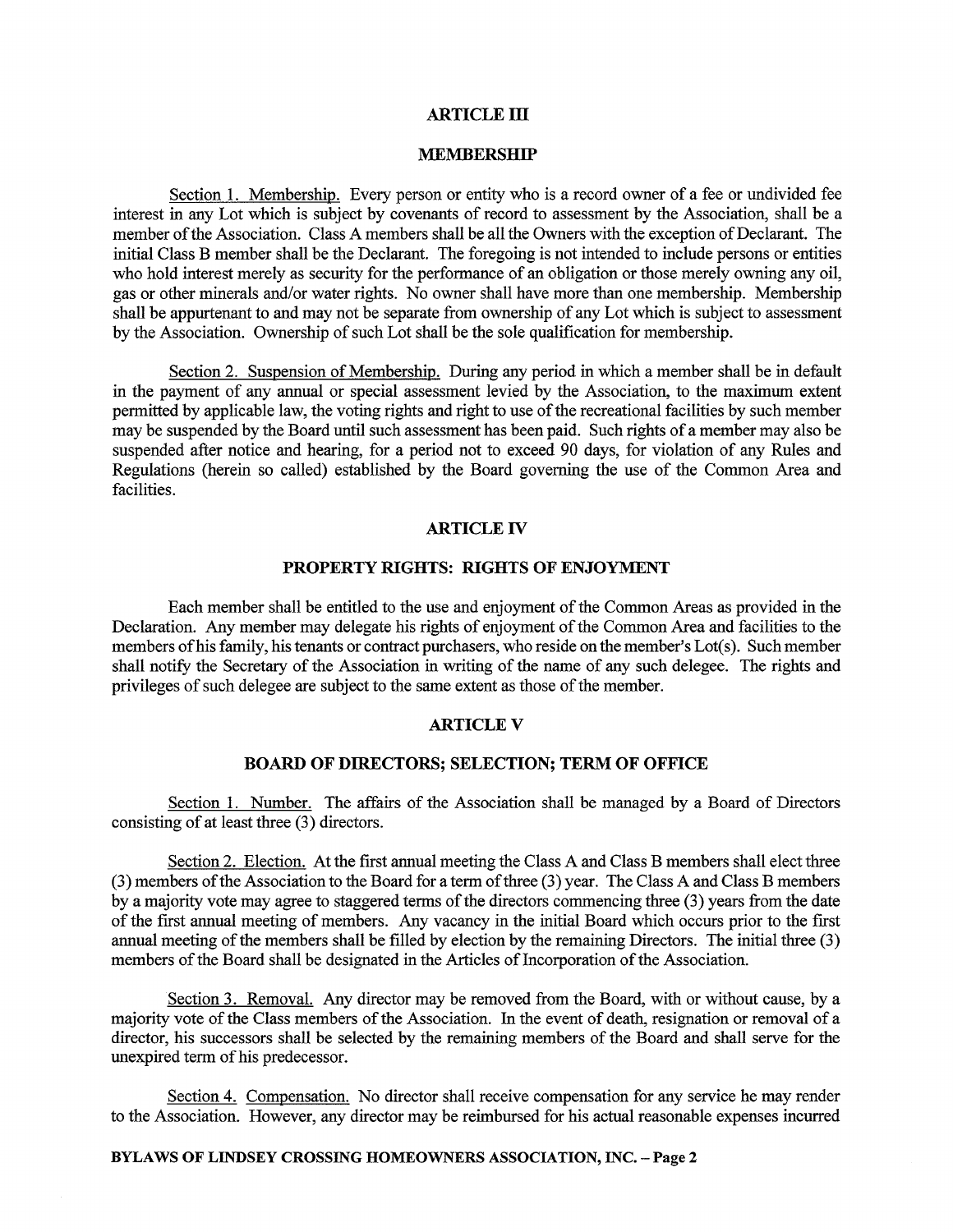in the performance of his duties.

Section 5. Action Taken Without a Meeting. The directors shall have the right to take action in the absence of a meeting which they could take at a meeting by obtaining the written approval of all the directors. Any action so approved shall have the same effect as though taken at a meeting of the directors.

Section 6. Restrictions as Board Members. Only one (1) member of the Board may serve as a member of the Architectural Control Committee at any given time.

## **ARTICLE VI**

### **MEETING OF DIRECTORS**

Section 1. Regular Meetings. Regular meetings of the Board shall be held at least once a year, at such place (or by telephonic conference) and hour as may be fixed from time to time by resolution of the Board. Should said meeting fall upon a legal holiday, that meeting shall be held at the same time on the next day which is not a legal holiday.

Section 2. Special Meetings. Special meetings of the Board shall be held when called by the president of the Association, or by any two (2) directors, after not less than three (3) days written notice to each director.

Section 3. Quorum. A majority of the number of directors shall constitute a quorum for the transaction of business. Every act or decision done or made by a majority of the directors present at a duly held meeting at which a quorum is present shall be regarded as the act of the Board.

# **ARTICLE VII**

# **NOMINATION AND ELECTION OF DIRECTORS**

Section 1. Nomination. Nomination for election to the Board may be made by a Nominating Committee and may be made from the floor at the annual meeting by the Class A and Class B members. Such nominations shall be made from among members of the Association.

Section 2. Election. Election to the Board shall be by secret written ballot cast at the annual meeting. At such election, the members of their proxies may cast, in respect to each vacancy, as many votes as they are entitled to exercise under the provisions of the Declaration. The persons receiving the largest number of votes shall be elected. Cumulative voting is not permitted.

# **ARTICLE VIII**

# **POWERS AND DUTIES OF THE BOARD OF DIRECTORS**

Section 1. Powers. The Board shall have the power, for and on behalf of the Association;

(a) To adopt and publish Rules and Regulations governing the use of the Common Area and facilities, and the personal conduct of the members and their guests thereon, and to establish penalties for the infraction thereof;

To exercise for the Association all power, duties and authority vested in or delegated to this Association and are not reserved to the membership by other provisions of these Bylaws, the Articles of Incorporation or the Declaration;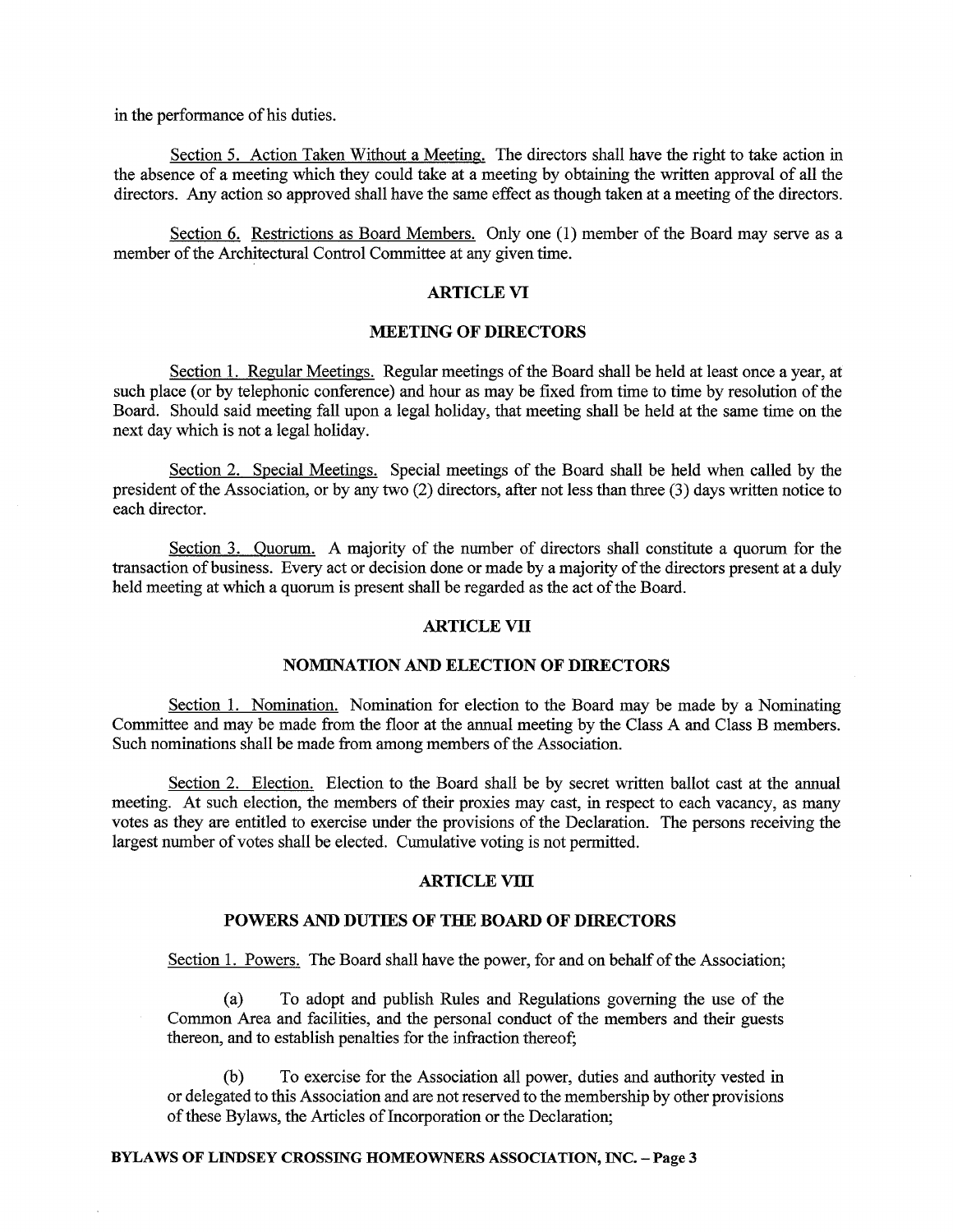( c) To declare the office of a member of the Board to be vacant in the event such member shall be absent from three (3) consecutive regular meetings of the Board without just cause having been furnished to and accepted by the Board;

( d) To establish, and disburse and maintain such petty cash fund as necessary for efficiently carrying on the business of the Association;

( e) To engage the services of a manager, an independent contractor, or such employees as it deems necessary, and to prescribe the conditions, compensation and duties of their work. Such power shall include authority to enter into management agreements with other parties to manage, operate or perform all or any part of the affairs and business of the Association;

(f) To establish and maintain a working capital and/or contingency fund for capital repairs to and replacement of the Common Area, or any part thereof;

 $(g)$  To sue and/or defend in any court of law on behalf of the Association;

(h) To establish and collect penalties and fines for defaults by Owners under these Bylaws or the Declaration;

(i) To acquire and maintain the Common Area and to grant easements, licenses or other rights in, on, over and/or across such properties;

G) To enter into contracts for legal, accounting and other professional services;

(k) To establish and maintain one or more bank accounts and authorize by resolution any officer, director, agent, or employee to execute checks on behalf of the Association;

(I) To delegate any of its rights, powers or duties to committees, managers or contractors who are competent to exercise the rights and powers and/or perform the duties so delegated;

(m) To generally provide for maintenance and preservation of the Common Areas and promote the health, safety and welfare of the Owners and to take such acts in connection therewith as the Board deems necessary; and

(n) To the extent permitted by applicable law, to cause the Association to indemnify directors, officers, employees and agents of the Association in performance of their respective duties on behalf of the Association.

Section 2. Duties. It shall be the duty of the Board:

(a) To cause to be kept a complete record of all its acts and corporate affairs;

(b) As more fully provided herein:

(1) In the event the amount of the annual assessment against each Lot shall change, to fix the amount of such annual assessment (30)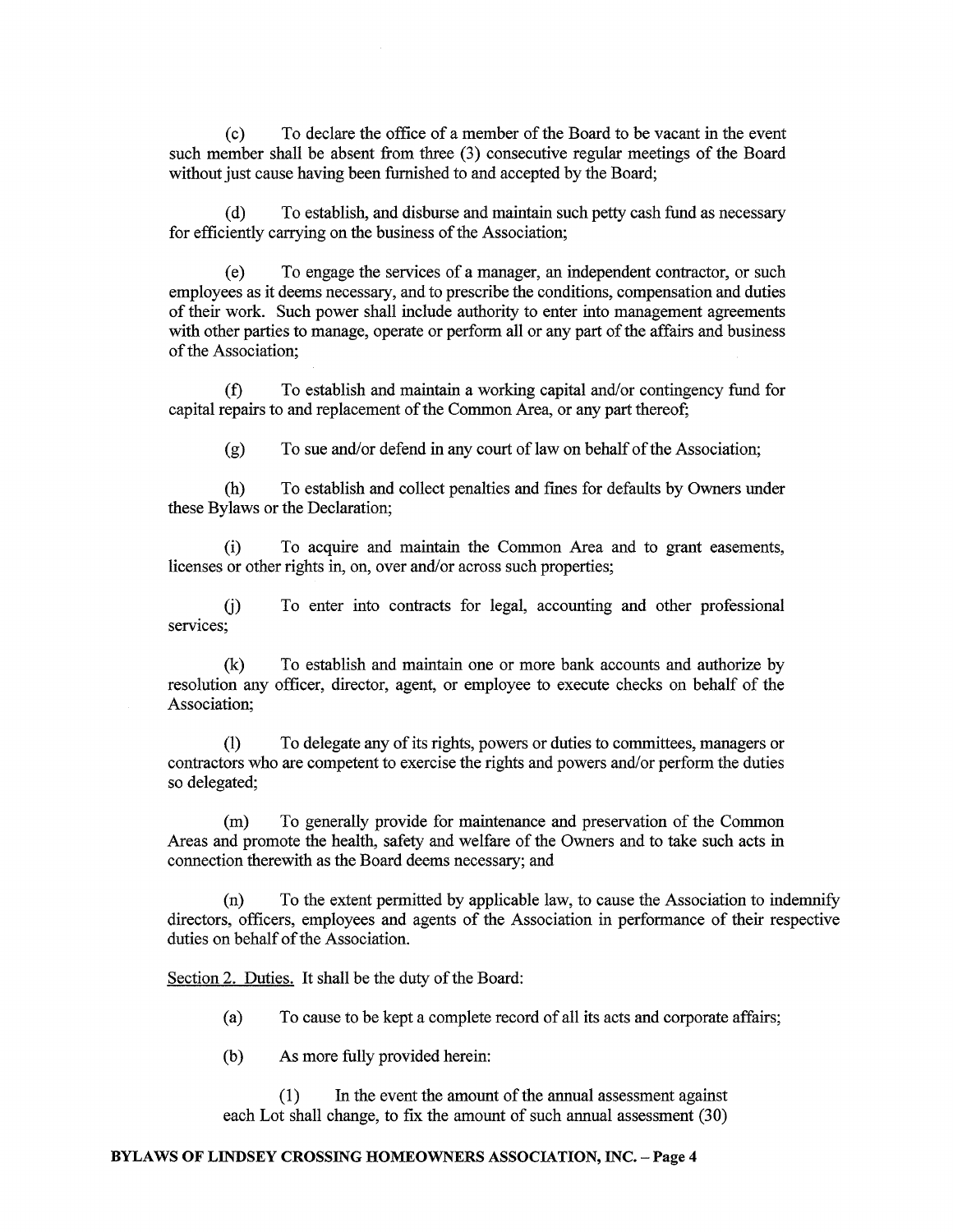days in advance of the applicable annual assessment period, as hereinafter provided in Article XII;

(2) To send written notice of each such assessment to every Owner subject thereto at least thirty (30) days in advance of the applicable annual assessment period; and

(3) To comply with the provisions of Chapter 209 of the Texas Property Code, as amended.

( c) To issue, or to cause an appropriate officer to issue, not later than the tenth  $(10<sup>th</sup>)$  day after the date a written request for subdivision information is received from an Owner, Owner's agent, or title insurance company or its agent acting on behalf of the Owner, the documentation required pursuant to Chapter 207 of the Texas Property Code, as amended, including a resale certificate (if applicable) pursuant to Chapter 207 .003of the Texas Property Code (as amended). A reasonable charge may be made by the Board for the issuance of such resale certificates. Such resale certificates shall be conclusive evidence of any assessment therein stated to have been paid;

( d) To procure and maintain adequate liability and hazard insurance on property owned by the Association:

(e) To cause all officers, employees or agents, having fiscal responsibility to be bonded, as it may deem appropriate; and

(f) To cause the Association to assume and be responsible for the continuous and perpetual operation, maintenance and supervision of the Common Areas.

Section 3. Prohibitions. A Director must abstain from voting or approving the payment of compensation or the entering into agreements to provide services to or on behalf of the Association, if such director has a direct or indirect intent in the individual or company being compensated, hired or retained by the Association.

### **ARTICLE** IX

#### **COMMITTEES**

Section 1. Appointment. The Board may appoint such committees as deemed appropriate in carrying out its purposes, which may include for example, but not by way of limitation, the following:

(a) A Recreation Committee to advise the Board on all matters pertaining to the recreational program and activities of the Association and to perform other such functions as the Board in its discretion determines;

(b) A Maintenance Committee to advise the Board on all matters pertaining to the maintenance, repair of improvement of the Properties, and to perform such other functions as the Board in its discretion determines;

( c) A Publicity Committee to inform the members of all activities and functions of the Association and after consulting with the Board, to make such public releases and announcements as are in the best interest of the Association, and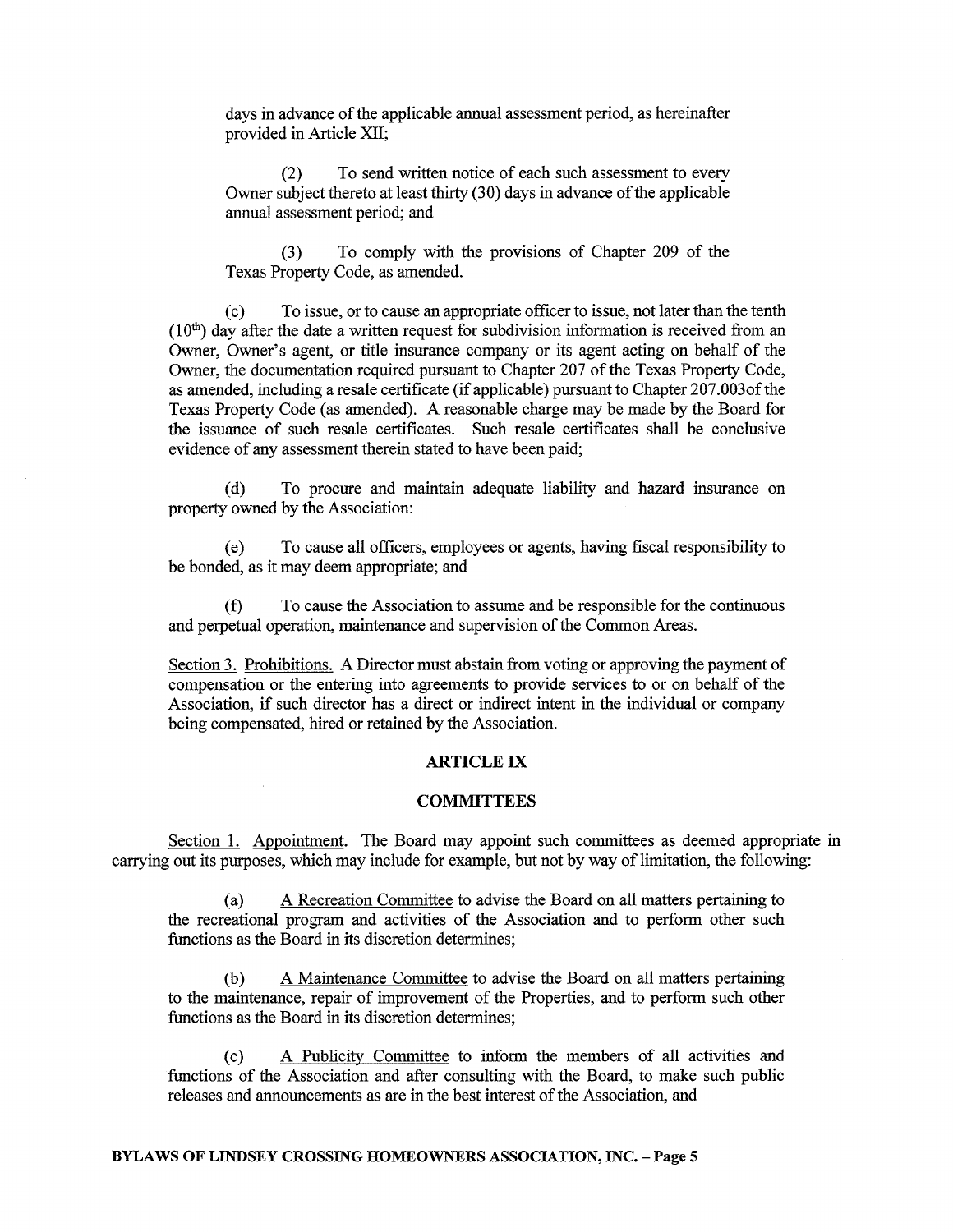( d) An Audit Committee to supervise the annual review of the Association's books and approve the annual budget and statement of income and expenditures to be presented to the membership at its annual meeting, as provided in Article XI, Section 8(d). The Treasurer shall be an ex-officio member of this committee when formed.

(e) A Nominating Committee to solicit and nominate members to become officers and/or directors of the Association.

(f) An Architectural Control Committee to review and approve plans and specifications submitted by the Owners.

Section 2. Function. It shall be a function of each committee to receive complaints from members on any matter involving Association duties and activities within its field of responsibility. It shall dispose of such complaints as it deems appropriate or refer them to such other committee, director or officer of the Association as is further concerned with the matter presented.

# **ARTICLEX**

#### **MEETINGS OF MEMBERS**

Section 1. Annual Meetings. The first annual meeting of the members shall be held within one year from the date of incorporation of the Association, and each subsequent regular annual meeting of the members shall be held in the same month of each year thereafter, on the day and at the hour reasonably designated in the notice of such meeting given pursuant to Section 3 of this Article X.

Section 2. Special Meetings. Special meetings of the members may be called at any time by the president or by the Board, or upon written request of the members who are entitled to vote one-twelfth  $(1/12<sup>th</sup>)$  of all of the votes of the entire membership who are entitled to vote.

Section 3. Notice of Meetings. Except as otherwise provided in the Articles of Incorporation, the Declaration, or these Bylaws, written notice of each meeting of the members shall be given by, or at the direction of, the secretary or person authorized to call the meeting, by mailing a copy of such notice, postage prepaid or hand delivered not less than 30 days nor more than 60 days before such meeting to each member entitled to vote thereat, addressed to the member's address last appearing on the books of the Association, supplied by such member to the Association for the purpose of notice. Such notice shall specify the place, day and hour of the meeting and, in the case of a special meeting, the purpose of the meeting.

Section 4. Quorum. The presence at the meeting of the members entitled to cast, or by proxy entitled to cast, sixty percent (60%) of all the total votes of the Association shall constitute a quorum except as otherwise expressly provided in the Articles of Incorporation, the Declaration and/or these Bylaws. If the required quorum is not present, another meeting may be called subject to the same notice requirement, and the required quorum at such subsequent meeting shall be the number of members present at such meeting.

Section 5. Proxies. At all meetings of members, each member may vote in person or by proxy. All proxies shall be in writing and filed with the secretary. Every proxy shall be revocable and shall automatically cease upon conveyance by the member of his Lot.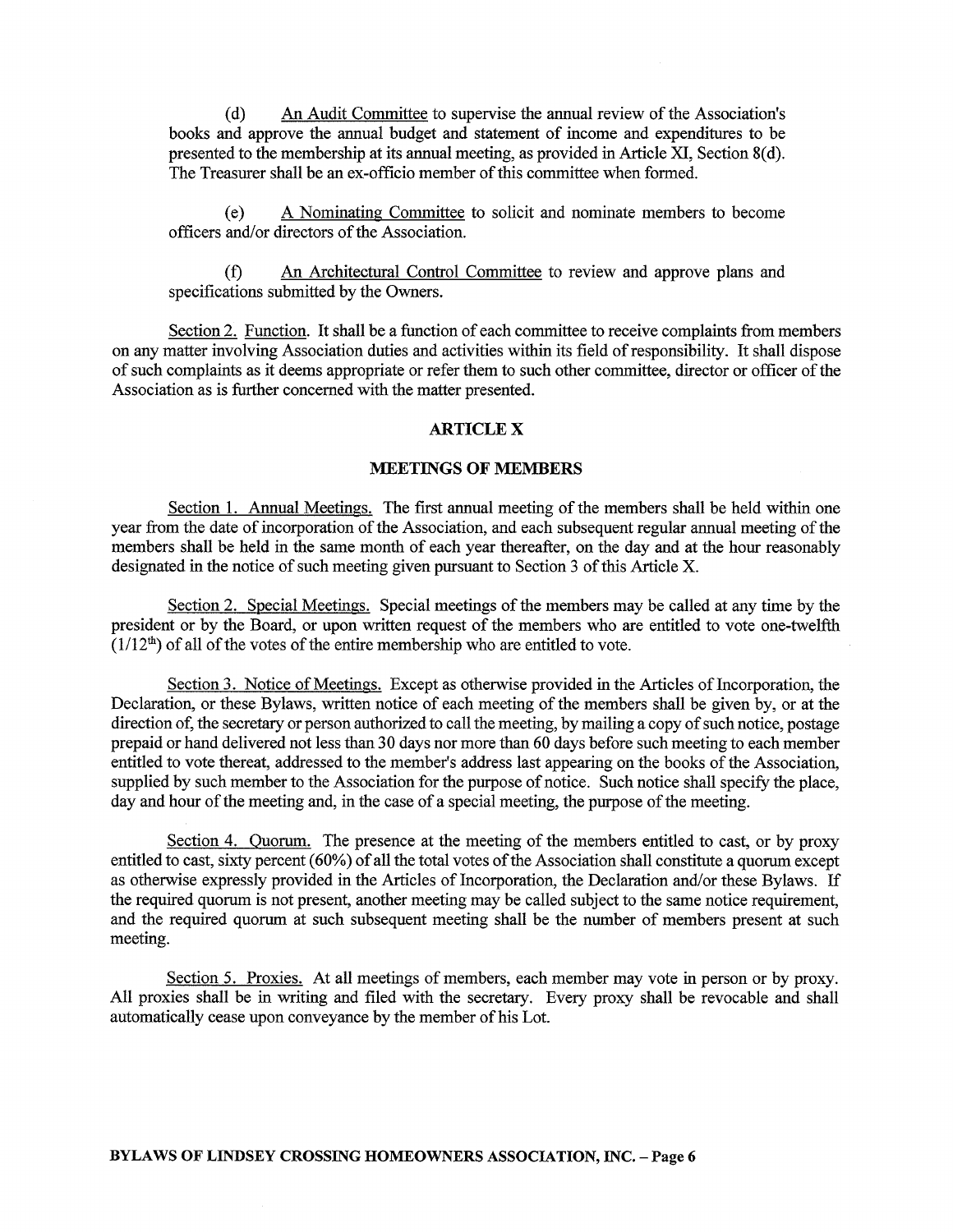## **ARTICLE XI**

# **OFFICERS AND THEIR DUTIES**

Section 1. Enumeration of Officers. The officers of this Association shall be a president, vicepresident, a secretary, and a treasurer, and such other officers as the Board may from time to time by resolution create. An officer may hold more than one office.

Section 2. Election of Officers. The election of officers shall take place at the first annual meeting of the Board following each annual meeting of members.

Section 3. Term. The officers of this Association shall be elected annually by the Board and shall hold office until he/she shall sooner resign, or shall be removed by the Board, or otherwise disqualified to serve.

Section 4. Special Appointments. The Board may elect such other officers as the affairs of the Association may require, each of whom shall hold office for such period, have such authority, and perform such duties as the Board may, from time to time, determine.

Section 5. Resignation and Removal. Any officer may be removed from office with or without cause by the Board. Any officer may resign at any time by giving notice to the Board, the president or the secretary. Such resignation shall take effect on the date of receipt of such notice or at any later time specified therein; the acceptance of such resignation shall not be necessary to make it effective.

Section 6. Vacancies. A vacancy in any office may be filled in the manner prescribed for regular election. The officer elected to such vacancy shall serve for the remainder of the term of the officer he replaces.

Section 7. Multiple Offices. The offices of secretary and treasurer may be held by the same person. No person shall simultaneously hold more than one of any the other offices except in case of special offices created pursuant to Section 4 of this Article.

Section 8. Duties. The duties of the officers are as follows:

# President

(a) The President shall preside at all meetings of the Board; shall see that orders and resolutions of the Board are carried out, shall sign all leases, mortgages, deeds, and other written instruments and shall co-sign all checks and promissory notes.

### Vice-President

(b) The Vice-President shall act in the place and stead of the President in the event of his absence, inability or refusal to act, and shall exercise and discharge such other duties as may be required of him or her by the Board.

### **Secretary**

( c) The Secretary shall record the votes and keep the minutes of all meetings and proceedings of the Board and of the members; keep the corporate seal of the Association and affix it on all papers requiring said seal, if any; serve notice of meetings of the Board and of the members; keep appropriate current records showing the members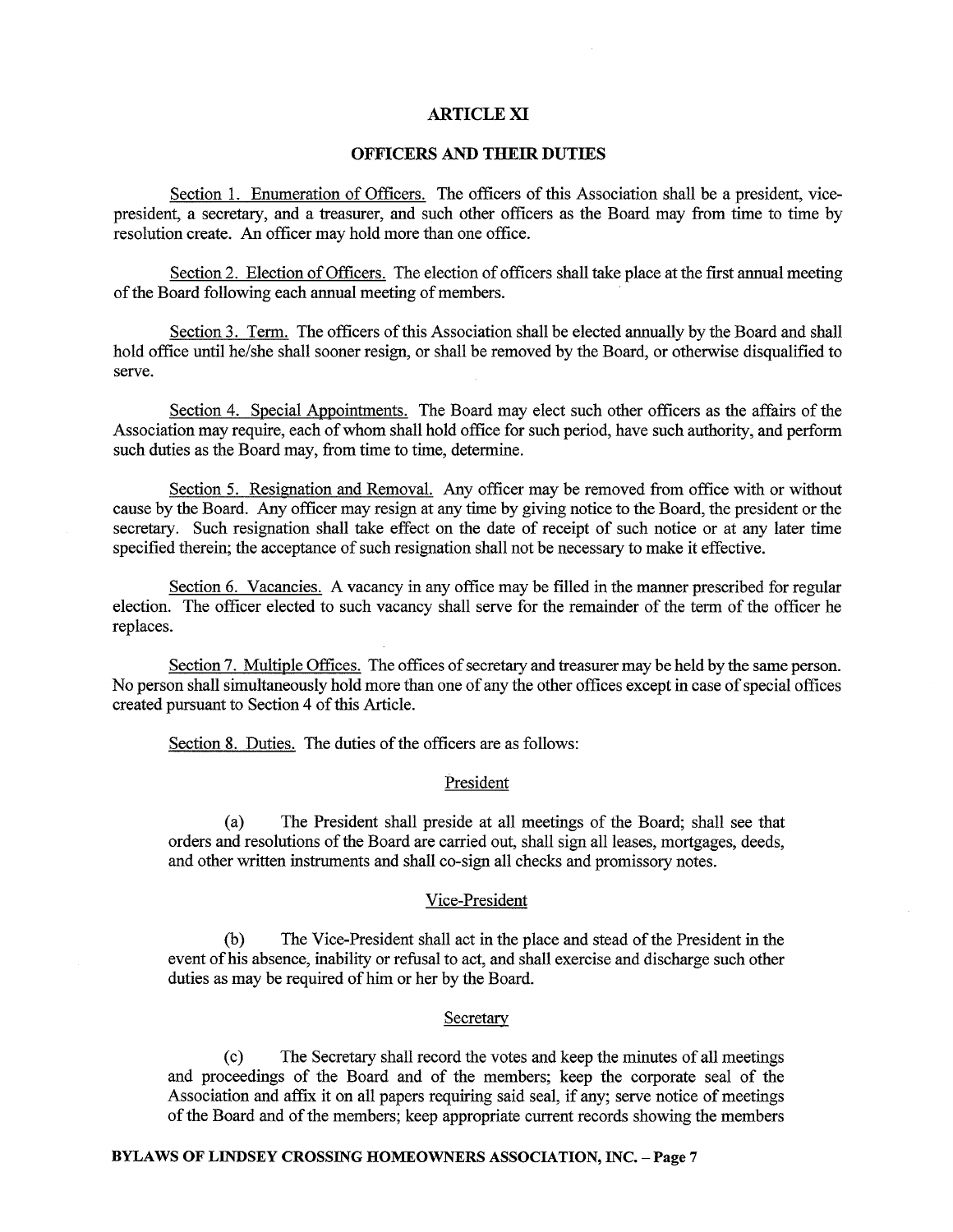of the Association together with their addresses, and shall perform such other duties as required by the Board.

# Treasurer

( d) The Treasurer shall receive and deposit in appropriate bank accounts all monies of the Association and shall disburse such funds as directed by resolution of the Board; keep proper books of account; and shall prepare an annual budget and a statement of income and expenditures to be presented to the membership at its regular annual meeting and deliver a copy to the members.

## **ARTICLE XII**

## **ASSESSMENTS**

Section 1. Creation of the Lien and Personal Obligation of Assessments. By the Declaration each Class A Member and Class B Member is deemed to covenant and agree to pay to the Association: (1) Annual Assessments and (2) Special Assessments for nonrecurring maintenance costs, or the acquisition, construction, reconstruction, repair or replacement of a capital improvement upon any Common Area, including fixtures and personal property related thereto. The Annual Assessments and Special Assessments, together with such interest thereon and costs of collection thereof (including reasonable attorney's fees), as hereinafter provided, shall be a charge on the land and shall run with the land and be a continuing lien upon the property against which each such assessment is made. Each such assessment, together with such interest, costs and reasonable attorneys' fees shall also be the personal obligation of the person who was the Owner of such property at the time the assessment fell due and shall not pass to his successors in title unless expressly assumed by them.

Section 2. Purpose of Assessments. Subject to the controlling terms of the Declaration, the assessments levied by the Association shall be used exclusively for the purpose of promoting the recreation, health, safety and welfare of the residents in the Properties and for the improvement and maintenance of the Common Area owned by the Association.

Section 3. Special Maintenance Assessments for Capital Improvements. In addition to the Annual Assessments authorized above, the Association may, by a vote of two-thirds (2/3) of the total votes of each class of membership, in the aggregates, of the members who are voting in person or by proxy at a meeting called for this purpose, levy in any assessment year, Special Assessments as provided by the Declaration.

### **ARTICLE XIII**

# **BOOKS AND RECORDS**

The books, records and papers of the Association shall at all times, during reasonable business hours, be subject to inspection by any member. The Declaration, the Articles of Incorporation and the Bylaws of the Association shall be available for inspection by any members at the principal office of the Association, where copies may be purchased at reasonable cost.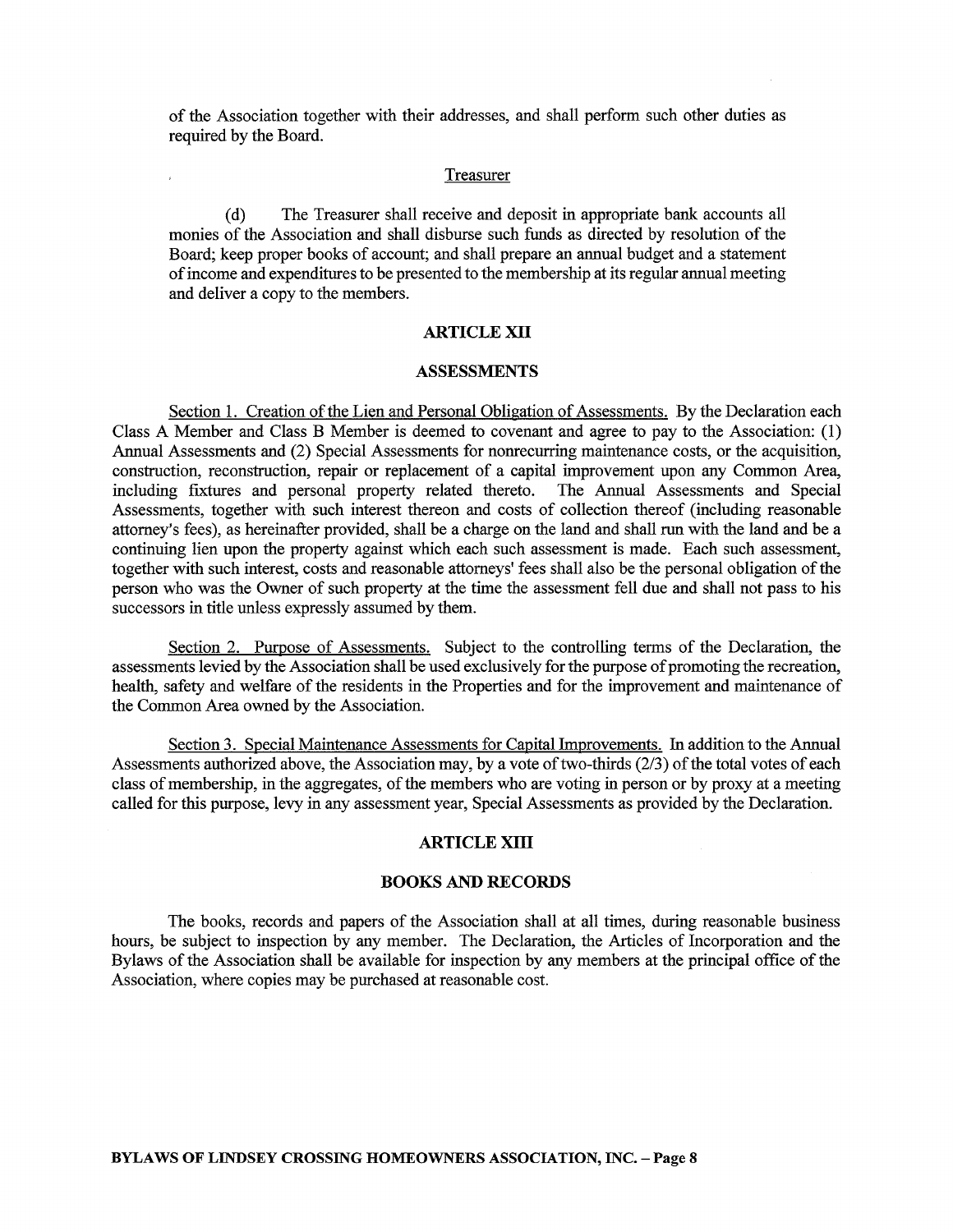# **ARTICLE XIV**

# **CORPORATE SEAL**

The Association shall have a seal in circular form having within its circumference the words: Lindsey Crossing Homeowners Association, Inc.

# **ARTICLE XV**

## **FISCAL YEAR**

The Fiscal Year of the Association shall begin on the first day of January and end on the 31st day of December of every year, except that the first fiscal year shall begin on the date of incorporation.

# **ARTICLE XVI**

### **AMENDMENTS**

These Bylaws may be amended, at a regular or special meeting of the members, by a vote of a majority, in the aggregate, of a quorum of members present or by proxy

### **ARTICLE XVII**

### **GENDER AND GRAMMAR**

The singular, wherever used herein, shall be construed to mean the plural when applicable, and necessary grammatical changes required to make the provision hereof apply either to corporations of individuals, men or women, shall in all cases be assumed as though in case fully expressed.

# **ARTICLE XVIII**

### **CONFLICT**

In the event of a conflict between the Declaration and these Bylaws, the Declaration shall control. In the event of a conflict between the Articles of Incorporation and these Bylaws, the Articles of Incorporation shall control.

### **ARTICLE XVIX**

#### **INDEMNIFICATION**

Subject to the provisions of Article 1396-2.2A of Vernon's Annotated Texas Civil Statutes ("V.A.T.S."), the Association shall indemnify directors, officers, agents and employees as follows:

Section 1 Extent. The Association shall indemnify its directors against reasonable expenses incurred in connection with a proceeding in which the director is named as a defendant or respondent because he/she is or was a director of the Association if he/she has been wholly successful, on the merits or otherwise, in the defense of the proceeding. The Association may, at the direction of and in the sole discretion of the Board of Directors, pay for or reimburse the director for the payment of his/her reasonable expenses in advance of the final disposition of the proceeding, provided that the Association receives in writing (i) an affirmation by the director of his/her good faith belief that he/she has met the standards of conduct necessary for indemnification under Article 1396-2.2A ofV.A.T.S., and (ii) an undertaking by or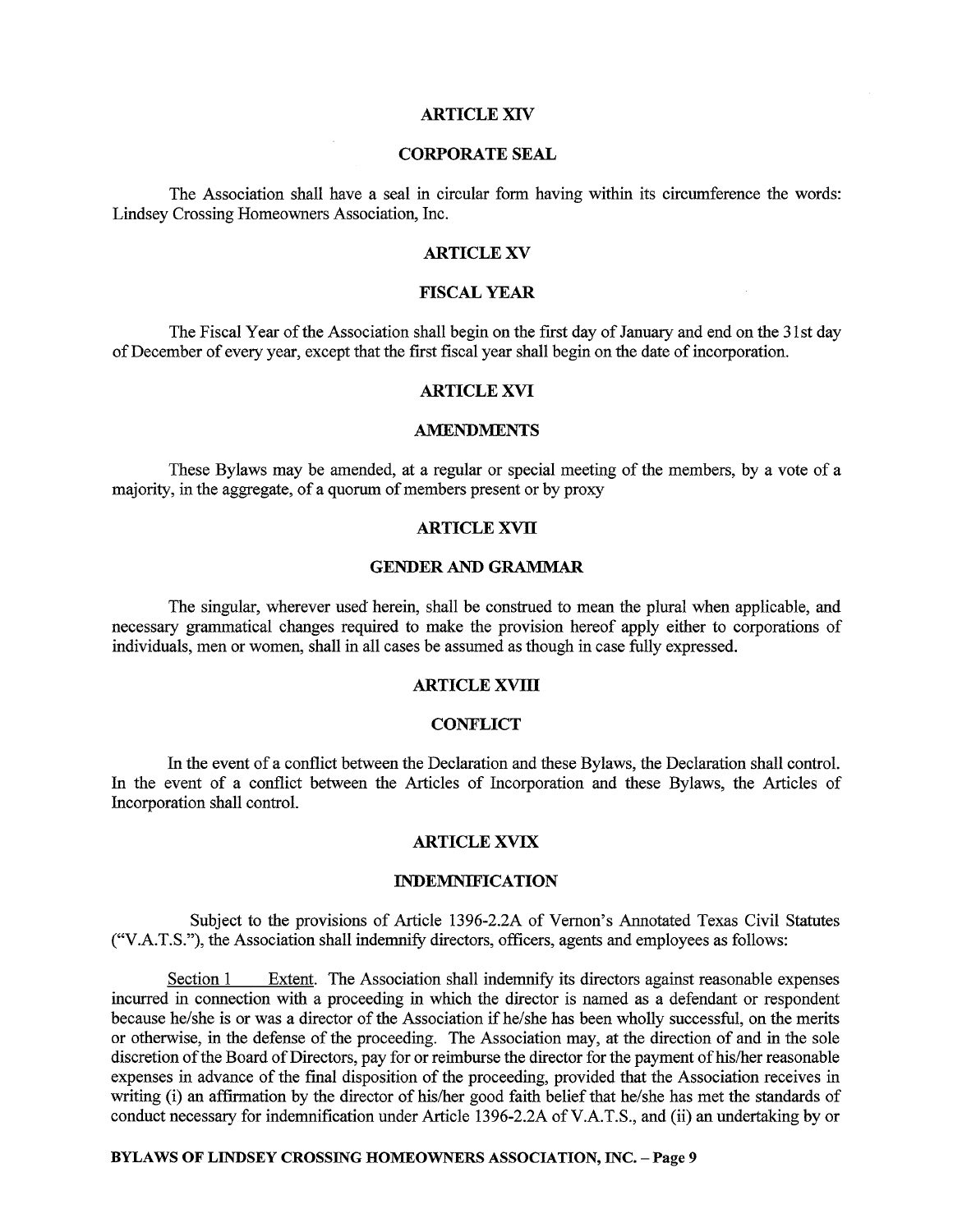on behalf of the director to repay the amount paid or reimbursed if it is ultimately determined such standards of conduct have not been met.

Section 2. Indemnification Obligation. Except as otherwise prohibited by applicable law the Association shall indemnify a director who was, is, or is threatened to be made a named defendant or respondent in a proceeding because such director is or was a director only if it is determined in accordance with Section 6 of this Article XVIX that such director:

- (a) conducted himself/herself in good faith; and
- (b) reasonably believed:

(i) in the case of conduct in his official capacity (as defined in Article 1396-2.2A of V.A.T.S.) as a director or officer of the Association, that his/her conduct was in the Association's best interests; and

(ii) in all other cases, that his conduct was at least not opposed to the Association's best interests; and

(iii) in the case of any criminal proceeding, had no reasonable cause to believe his/her conduct was unlawful.

Section 3. Exception Except to the extent permitted by Section 5 of this Article XVIX, a director may not be indemnified under Section 2 of this Article XVIX in respect of a proceeding:

> (a) in which the director is found liable on the basis that personal benefit was improperly received by him/her, whether or not the benefit resulted from an action taken in the director's official capacity; or

(b) in which the director is found liable to the Association.

Section 4. Termination of Proceeding. The termination of a proceeding by judgment, order, settlement, or conviction or on a plea of nolo contendere or its equivalent is not of itself determinative that the director did not meet the requirements set forth in Section 2 of this Article XVIX. A director shall be deemed to have been found liable in respect of any claim, issue or matter only after the director shall have been so adjudged by a court of competent jurisdiction after exhaustion of all appeals therefrom.

Section 5. Liability to Association. A director shall be indemnified under Section 2 of this Article XVIX against judgments, penalties (including excise and similar taxes), fines, settlements, and reasonable expenses actually incurred by the person in connection with the proceeding; but if the director is found liable to the Association or is found liable on the basis that personal benefit was improperly received by the director, the indemnification (1) is limited to reasonable expenses actually incurred by the director in connection with the proceeding, and (2) shall not be made in respect of any proceeding in which the director shall have been found liable for willful or intentional misconduct in the performance of his duty to the Association.

Section 6. Determination of Right to Indemnification. A determination of indemnification under Section 2 of this Article XVIX must be made:

> (a) by a majority vote of a quorum consisting of directors who at the time of the vote are not named defendants or respondents in the proceeding;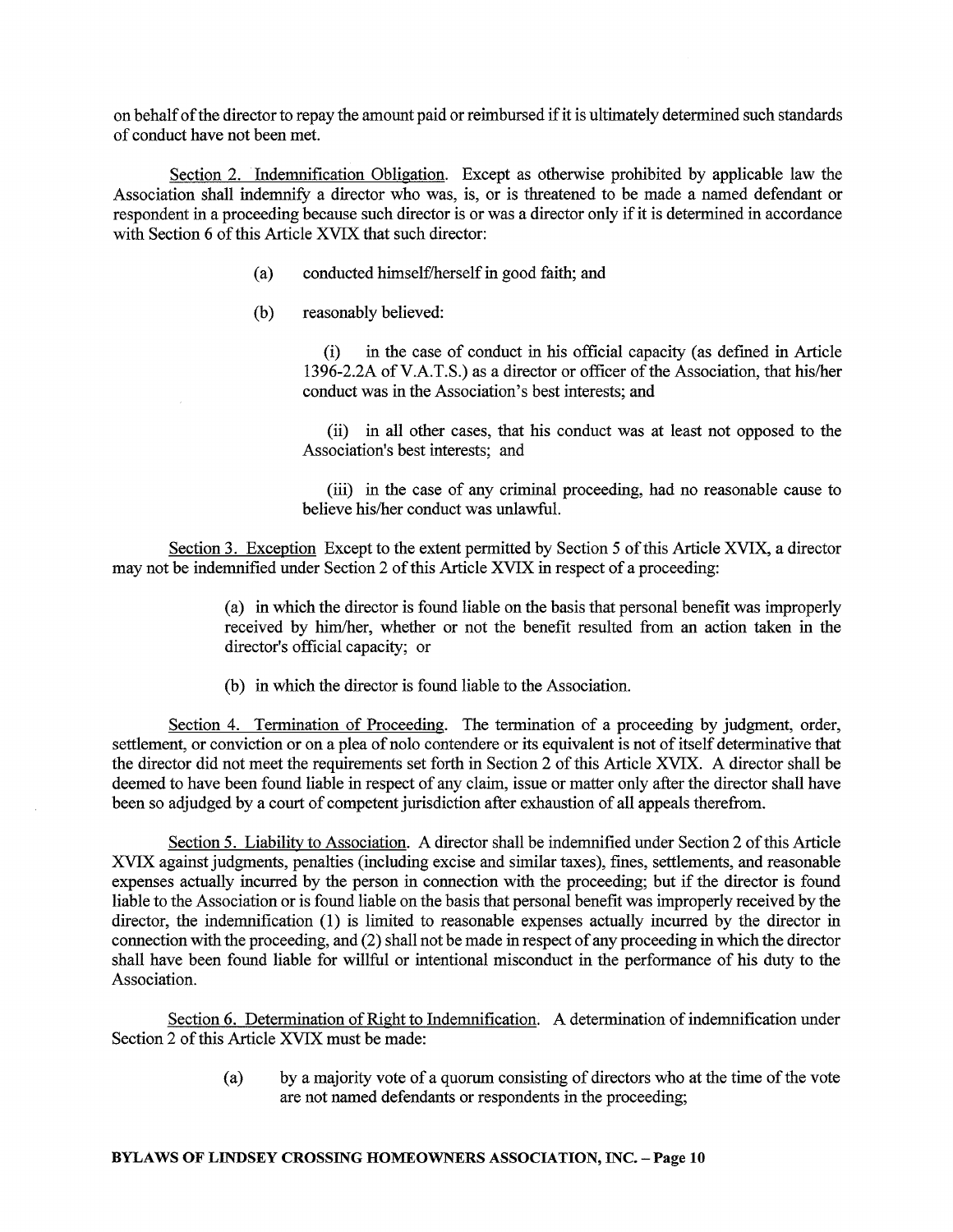- (b) if such a quorum cannot be obtained, by a majority vote of a committee of the board of directors, designated to act in the matter by a majority vote of all directors, consisting solely of two or more directors who at the time of the vote are not named defendants or respondents in the proceeding;
- ( c) by special legal counsel selected by the board of directors or a committee of the board by vote as set forth in Subsection (a) or (b) of this Section 6, or, if such a quorum cannot be obtained and such a committee cannot be established, by a majority vote of all directors; or
- ( d) by a majority vote of members of the Association in a vote that excludes the vote of members who are directors and who are named defendants or respondents in the proceeding.

Section 7. Authorization of Indemnification. Determination as to reasonableness of expenses must be made in the same manner as the determination that indemnification is permissible, except that if the determination that indemnification is permissible is made by special legal counsel, authorization of indemnification and determination as to reasonableness of expenses must be made in the manner specified by Subsection (c) of Section 6 of this article for the selection of special legal counsel.

Section 8. Expenses. The Association shall indemnify a director against reasonable expenses incurred by him/her in connection with a proceeding in which he/she is a named defendant or respondent because he/she is or was a director if he/she has been wholly successful, on the merits or otherwise, in the defense of the proceeding.

Section 9. Threatened Litigation. Reasonable expenses incurred by a director who was, is, or is threatened to be made a named defendant or respondent in a proceeding shall be paid or reimbursed by the Association, in advance of the final disposition of the proceeding and without the determination specified in Section 6 of this Article XVIX or the authorization or determination specified in Section 7 of this Article XVIX, after the Association receives a written affirmation by the director of his/her good faith belief that he/she has met the standard of conduct necessary for indemnification under this article and a written undertaking by or on behalf of the director to repay the amount paid or reimbursed if it is ultimately determined that he has not met that standard or if it is ultimately determined that indemnification of the director against expenses incurred by him/her in connection with that proceeding is prohibited by Section 4 of this Article XVIX.

Section 10. General Unsecured Obligation. The written undertaking required by Section 9 of this Article XVIX must be an unlimited general obligation of the director but need not be secured. It may be accepted without reference to financial ability to make repayment.

Section 11. Inconsistency. The provision for the Association to indemnify or to advance expenses to a director who was, is, or is threatened to be made a named defendant or respondent in a proceeding, contained herein, except in accordance with Section 9 of this Article XVIX, is valid only to the extent it is consistent with Article 1396-2.22A of the V.A.T.S. as limited by the articles of incorporation, if such a limitation exists.

Section 12. Appearance at Proceeding. Notwithstanding any other provision of this Article XVIX, the Association shall pay or reimburse expenses incurred by a director in connection with his appearance as a witness or other participation in a proceeding at a time when he is not a named defendant or respondent in the proceeding.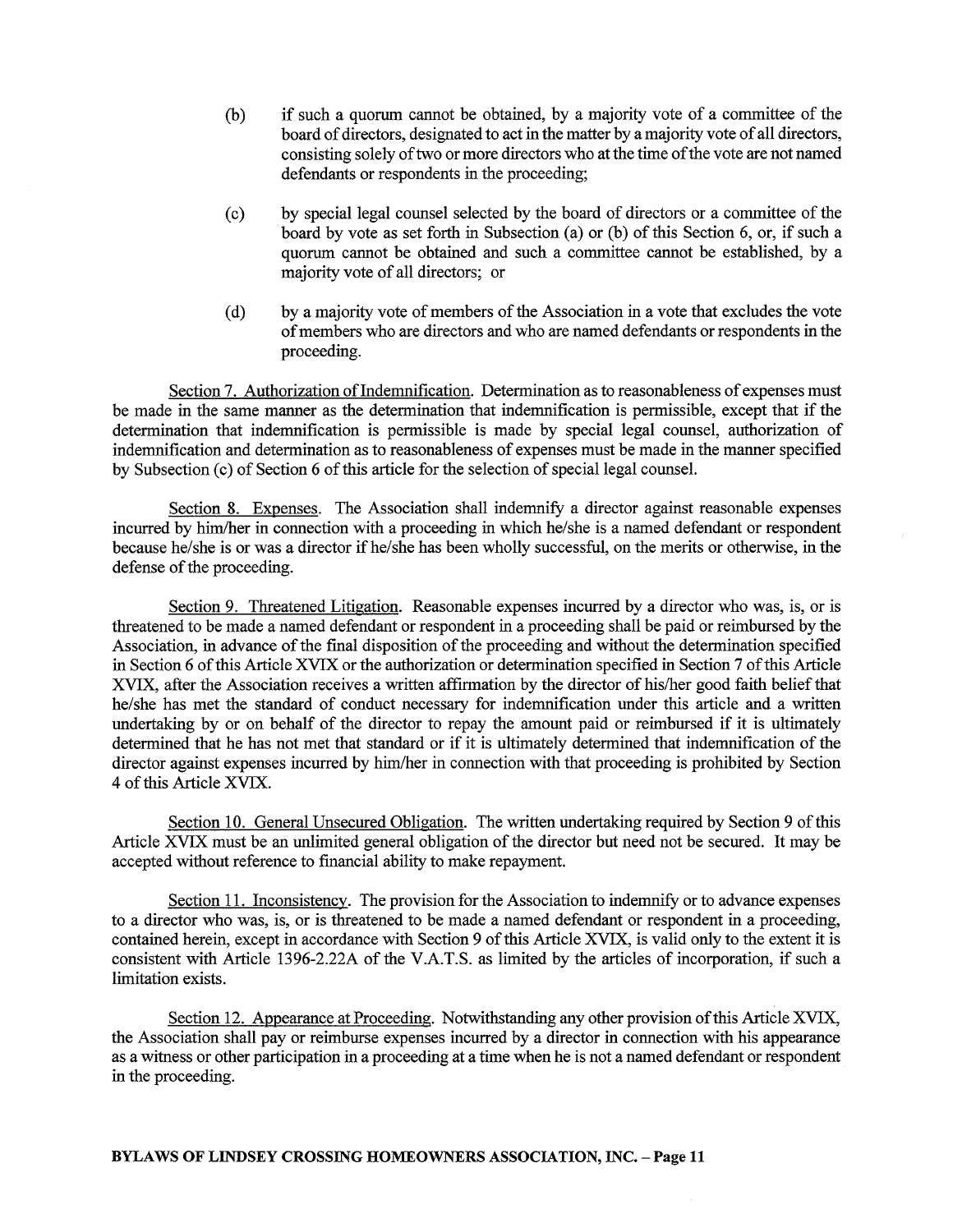Section 13. Officers. An officer of the Association shall be indemnified as, and to the same extent as a director of the Association under this Article XVIX and is entitled to seek indemnification under those sections to the same extent as a director. The Association may indemnify and advance expenses to an officer, employee, or agent of the Association to the same extent that it may indemnify and advance expenses to directors under this Article XVIX.

Section 14. Indemnification of Others. The Association may indemnify and advance expenses to a person who is not or was not an officer, employee, or agent of the Association but who is or was serving at the request of the Association as a director, officer, partner, venturer, proprietor, trustee, employee, agent, or similar functionary of another foreign or domestic corporation, partnership, joint venture, sole proprietorship, or other enterprise to the same extent that it may indemnify and advance expenses to directors under this Article XVIX.

Section 15. Insurance. The Association may purchase and maintain insurance on behalf of any person who is or was a director, officer, employee, or agent of the Association or who is or was serving at the request of the Association as a director, officer, employee, agent, or similar functionary of another foreign or domestic corporation, partnership, joint venture, sole proprietorship, trust, employee benefit plan, or other enterprise against any liability asserted against him/her and incurred by him/her in such a capacity or arising out of his status as such a person, whether or not the Association would have the power to indemnify him/her against that liability under this Article XVIX.

Section 16. Notice to Member. Any indemnification of or advance of expenses to a director in accordance with this Article XVIX shall be reported in writing to the members of the Association with or before the notice or waiver of notice of the next meeting of members or with or before the next submission to members of a consent to action without a meeting pursuant to Section A, Article 1396-9.10 of V.A.T.S. and, in any case, within the 12-month period immediately following the date of the indemnification or advance.

 $\pm$ 

 $\bar{\tau}$